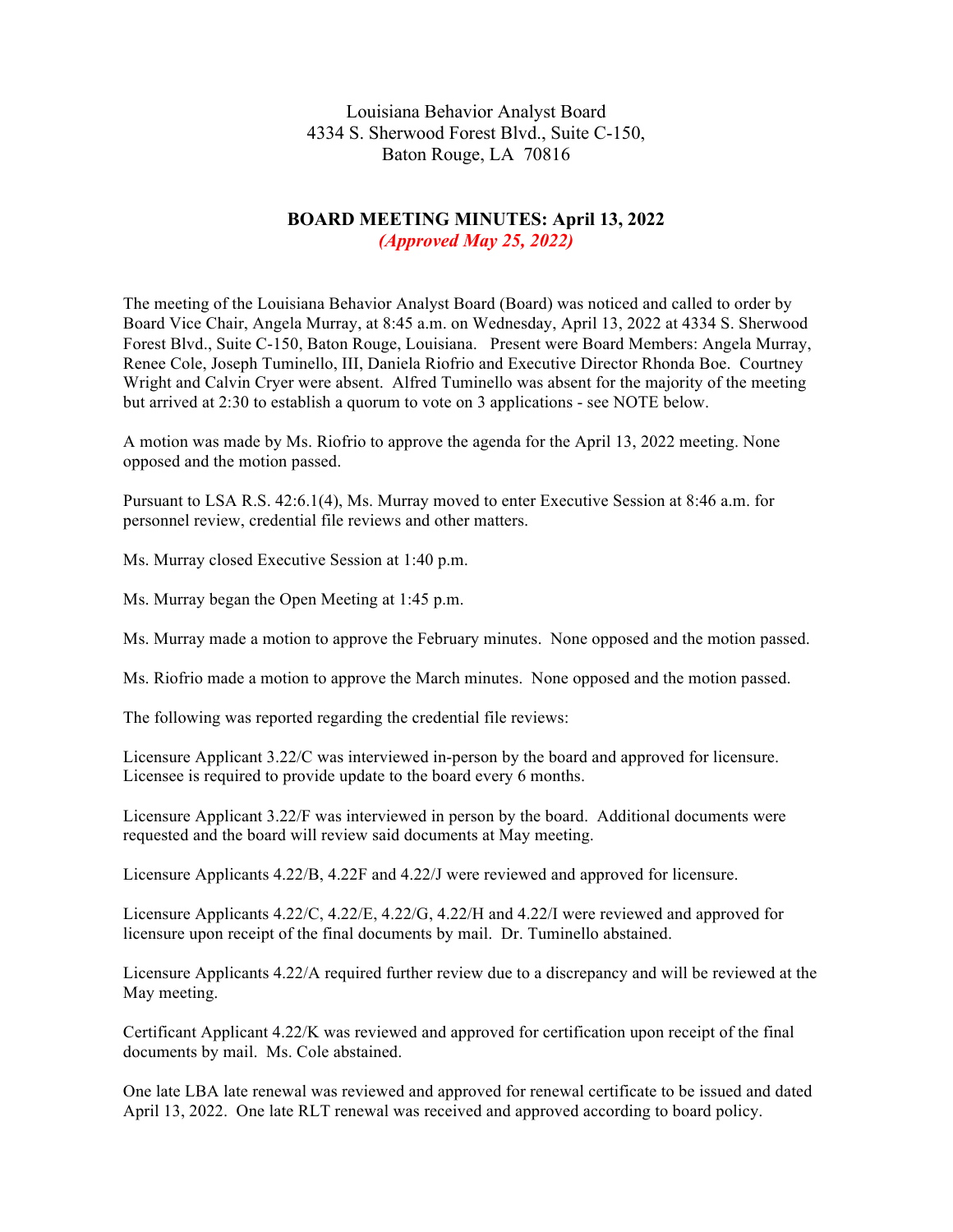**NOTE:** Mr. Tuminello arrived at the meeting at 2:30 p.m. to fulfill the quorum to vote on 3 applications where one of the board members in attendance was required to abstain.

The status of other applicants reviewed are contained in the attached report.

#### Complaints Committee:

Ms. Boe presented the following report on behalf of Complaints Coordinator, Ellen Brocato:

Complaint 2021-01C – Still attempting to schedule informal meeting.

Complaint 2020-005B – Consent Agreement still being considered.

Complaint Numbers 2020-001B, 2020-002B, 2020-003B and 2020-004B – responses have either been received or are within the time frame to still respond. Responses are being reviewed by the Complaints Coordinator.

#### Finance Committee:

Ms. Cole made a motion to approve the LSBEP invoice for March if no apparent discrepancies noted. None opposed and the motion passed.

Financials for March were reviewed and discussed. Ms. Cole made a motion to approve the reconciliations for March. None opposed and the motion passed. The board reviewed the Balance Sheet, General Ledger, Monthly Profit and Loss and Profit & Loss Budget vs. Actual for March. Ms. Murray made a motion to approve the full financials with no apparent discrepancies noted in the monthly figures but with the intent of reviewing the draft of an Amended Budget to address the overall percentage discrepancies. None opposed and the motion passed.

The amended budget was reviewed and discussed. Ms. Cole made a motion to accept the Amended Budget for Fiscal Year 2021/22. None opposed and the motion passed.

Ms. Boe asked the board if they wanted to renew membership with CLEAR. The annual fee of \$250.00 was due. Ms. Murray made a motion to renew CLEAR membership. None opposed and the motion passed.

Ms. Murray made a motion to rescind the Assistant Director employment offer previously tendered due to the candidate being unable to meet the agreed upon start date. None opposed and the motion passed. Ms. Cole made a motion to tender an offer of employment as Executive Administrator to the candidate interviewed today during Executive Session at a salary of \$50,000.00 per year. None opposed and the motion passed.

Ms. Boe reviewed the contracts that expire on June 30, 2022. Ms. Cole made a motion to renew contracts with the current Investigator and Complaints Coordinator according to the same rates and terms. None opposed and the motion passed. Ms. Riofrio made a motion to renew the contract with the current CPA according to the same rates and terms. None opposed and the motion passed. Ms. Murray made a motion to renew the contract with Taylor Porter as Administrative Hearing Officer according to the same rates and terms. None opposed and the motion passed. The board will need to consider candidates for General Counsel at the next meeting.

### Jurisprudence Committee:

Dr. Tuminello reported he was able to recalibrate the exam to shuffle questions as opposed to answers. The exam will be tested before being utilized.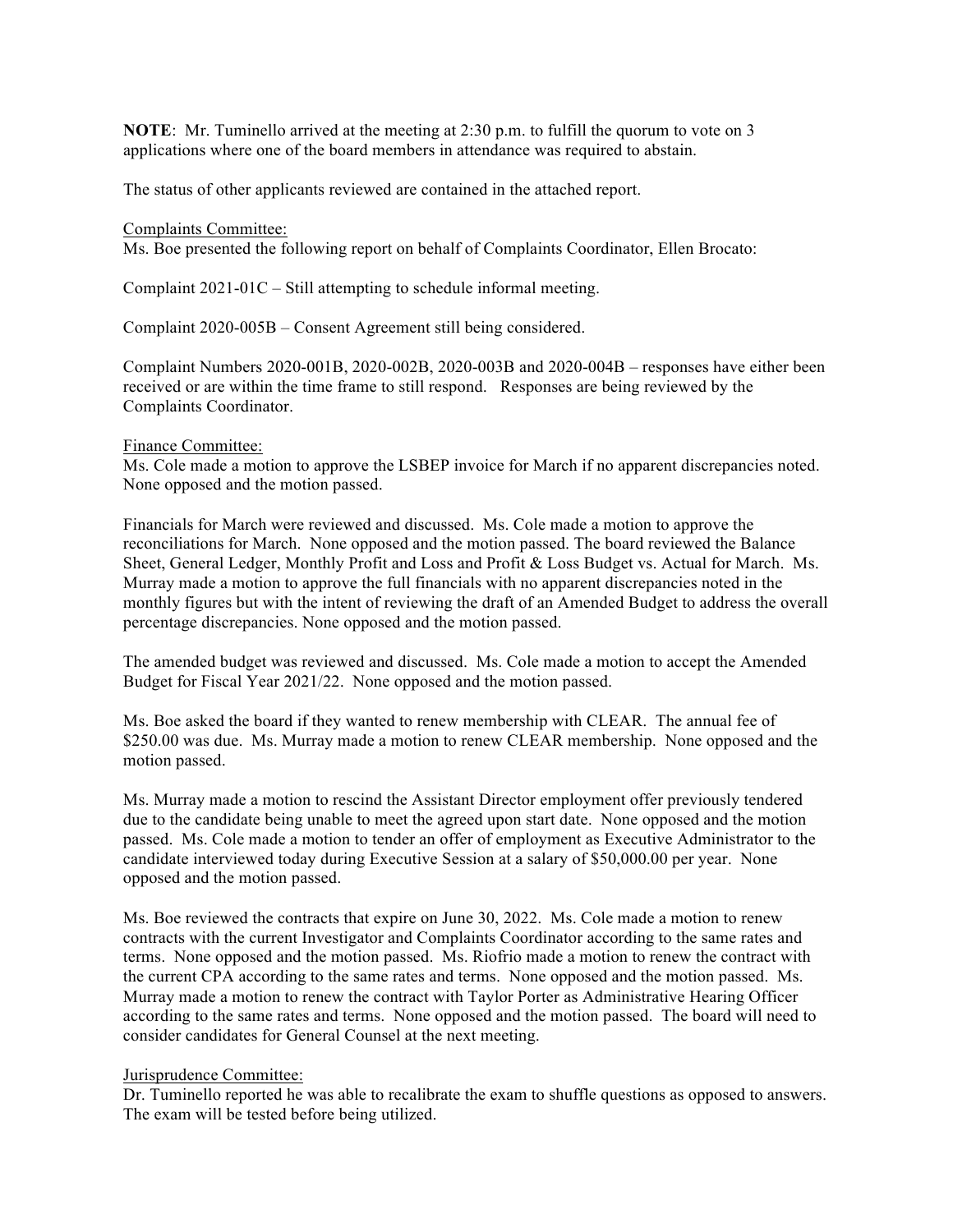Legislative Oversight Committee:

The board decision on whether to contract with DOJ/Occupational Licensing Review Program will be decided at May meeting.

Ms. Boe updated the board on status of bills that could affect board procedure and/or the profession. Ms. Boe will keep Mr. Tuminello, the chair of this committee, updated during the month for any bills the board may be required to provide testimony for information purposes only.

Policies and Procedures Committee: Ms. Boe will begin working on policy updates and have a draft (s) at the next meeting.

Continuing Education Committee: Review of the updated CEU reporting form was tabled until May meeting.

Supervision Oversight Committee: No new business

Long Range Planning: The board will work on updating policies and procedures.

Discussion Items:

The board reviewed a question from a LBA regarding dual relationship when a client's parent applies to work at the clinic but there is another LBA who would be supervising the employee. The board referred the LBA to the BACB Ethics Hotline for guidance.

All board members reported they completed and filed their Tier 2.1 Reporting for the year 2021.

The June meeting is tentatively scheduled for June 15, 2022.

Ms. Murray adjourned the meeting at 2:45 p.m.

## **CREDENTIAL FILE REVIEWS**

After review of the reports, explanations and documents, the following occurred:

4.22/1 Ms. Cole made a motion to approve. None opposed.

4.22/2 Ms. Murray made a motion to approve if results match exactly documents provided when results received. None opposed.

4.22/3 Dr. Tuminello made a motion to approve if results match exactly documents provided when results received. None opposed.

4.22/4 Ms. Riofrio made a motion to approve. None opposed.

4.22/5 Ms. Riofrio made a motion to approve. None opposed.

4.22/6 Ms. Riofrio made a motion to approve. None opposed.

4.22/7 Ms. Riofrio made a motion to approve. None opposed.